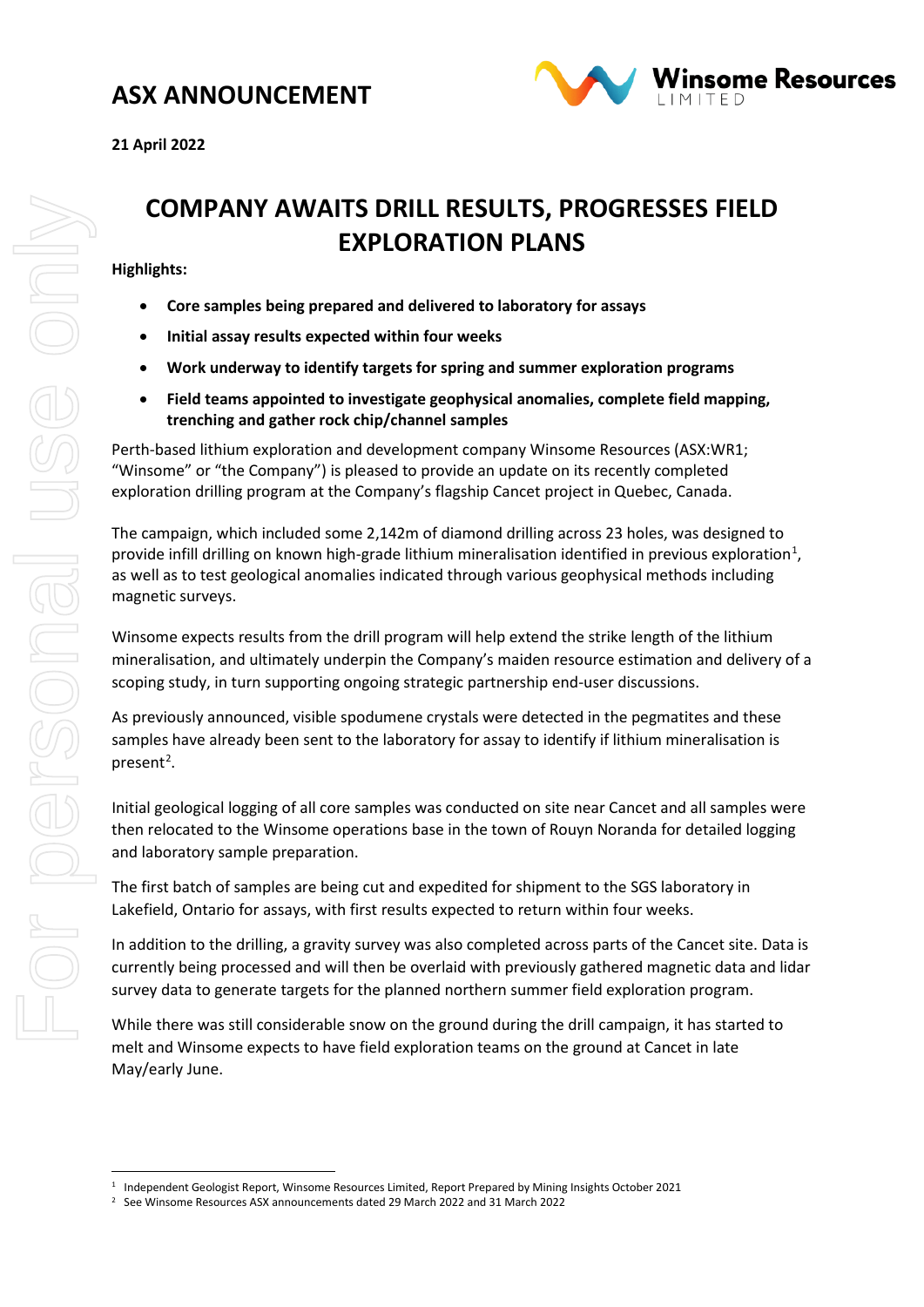### **ASX ANNOUNCEMENT**



Two field teams have been commissioned in to conduct the spring and summer exploration program, consisting of a geologist and one or two field assistants in each team, who will spend time investigating the geophysical anomalies, field mapping and taking rock chip samples.

In addition, a separate team will be deployed to Cancet during the summer, at the current site of known mineralisation, to conduct ground stripping to expose more pegmatite and then channel sampling to inform detailed geological mapping of the known lithium mineralisation.

Findings from these activities will be used to generate further drill targets, with the intention of having drill rigs back on site at Cancet in the late summer and autumn.

Winsome Managing Director Chris Evans said: *"We are pleased with the progress being made at Cancet and look forward to receiving the assay results from this most recent drill program. In the meantime, we're busy planning the spring and summer exploration programs and anticipate some busy months ahead as we move towards declaring our maiden resource."* 

This announcement is authorised by the Winsome Board of Directors.

**-ENDS-**

| <b>Further information:</b>            |                            |
|----------------------------------------|----------------------------|
| <b>Investors</b>                       | Media                      |
| Chris Evans - Managing Director        | Ashwini D'Rozario          |
| <b>Winsome Resources</b>               | Spoke Corporate            |
| administration@winsomeresources.com.au | ashwini@spokecorporate.com |

### **Caution Regarding Forward-Looking Information**

This document contains forward-looking statements concerning Winsome. Forward-looking statements are not statements of historical fact and actual events and results may differ materially from those described in the forward-looking statements as a result of a variety of risks, uncertainties and other factors. Forward-looking statements are inherently subject to business, economic, competitive, political and social uncertainties and contingencies. Many factors could cause the Company's actual results to differ materially from those expressed or implied in any forward-looking information provided by the Company, or on behalf of, the Company. Such factors include, among other things, risks relating to additional funding requirements, metal prices, exploration, development and operating risks, competition, production risks, regulatory restrictions, including environmental regulation and liability and potential title disputes.

Forward looking statements in this document are based on the company's beliefs, opinions and estimates of Winsome as of the dates the forward-looking statements are made, and no obligation is assumed to update forward looking statements if these beliefs, opinions and estimates should change or to reflect other future developments.